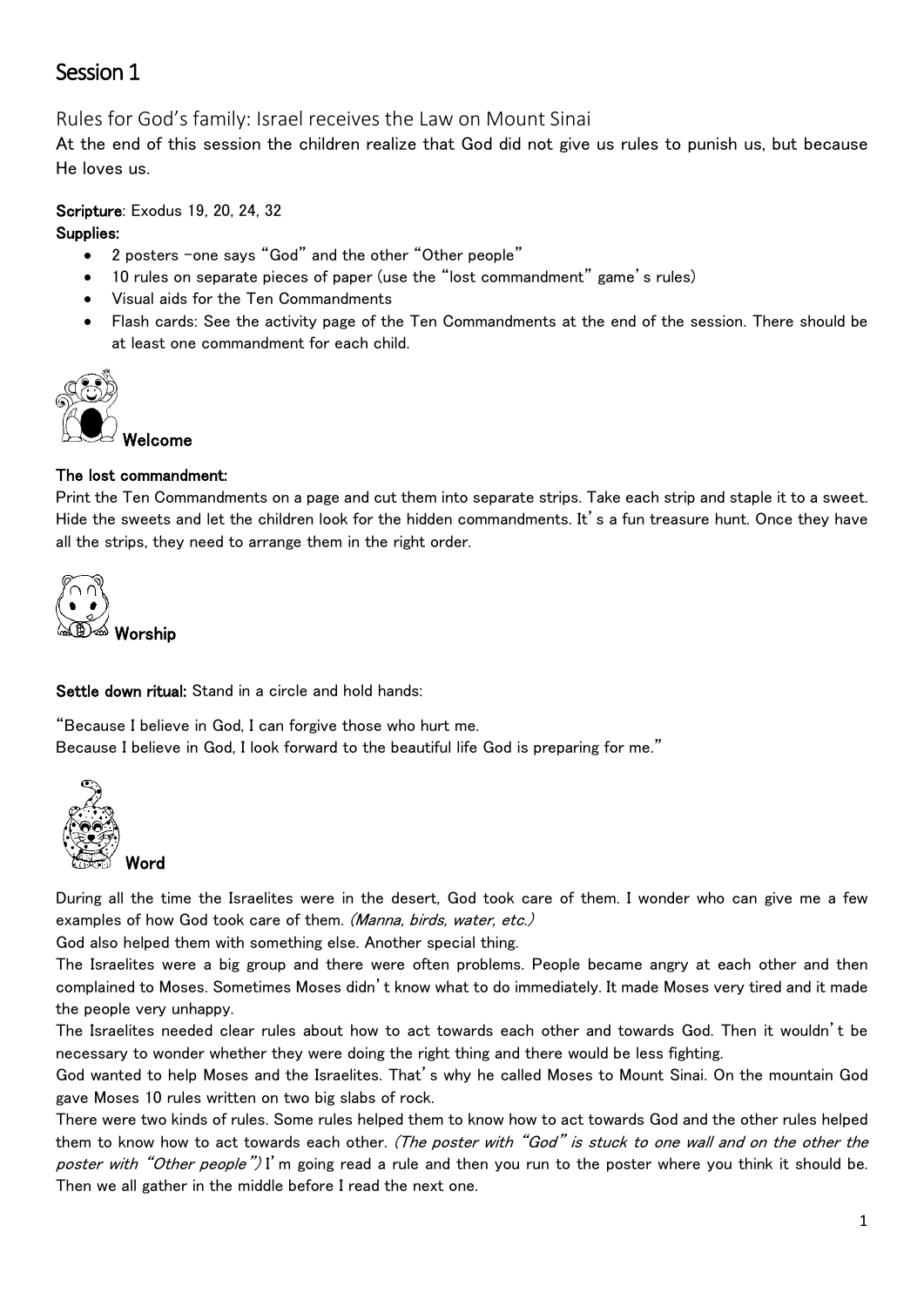- You must not steal (P)
- You must not abuse God's name (G)
- You must not be envious of other people's things (P)
- You may only pray to  $God(G)$
- You must love your mom and dad (P)
- You may not tell lies (P)
- You must love God and no other god can be more important than Him (G)
- You must not sleep with any man or woman if you aren't married (P)
- One day a week must be kept special for God (G)
- You must not murder anyone (P)

Children sit down again. Let's look at what the ten rules mean *(use the visual aids for the Ten Commandments.)* These rules are called the Ten Commandments. We can read them in the Bible in Exodus 20 and Deuteronomy 5. God gave these ten rules to Moses, but not just that. He also taught Moses about specific cases like how to treat slaves, how they must make offerings to God, etc. God also explained how to build a tent that they could use for a church.

Moses was gone for 40 days (6 weeks) on Mount Sinai to get these instructions from God.

I wonder how you would feel if your mom or dad went away for 6 weeks and left you home alone. You would start to wonder if they're coming back.

The people started to wonder whether Moses would ever come back. They were afraid to be in the desert without a leader.

#### (Hold your breath for 40 counts)

Explain to the children that 40 days actually wasn't that long. The Israelites had to wait 400 years to be freed from slavery in Egypt. Abraham was 100 years old and Sara was 90 when Isaac was born. Joseph was an old man when he was reunited with his family. God always keeps his promises, but He does it in His own time. We must not get tired waiting for God. He always keeps his promises.

But the Israelites got tired of waiting for Moses and wondered what the Egyptians would do. They asked Aaron to make them a god that could help them and lead them. Aaron made them an idol that looked like a calf from all the gold jewellery they had. I wonder if it is a smart idea to make something with your hands and then expect it to help you and guide you.

The Israelites thought that it was a very smart plan because they prayed to the idol, said thank you that it led them out of Egypt, and made offerings to it and had a big festival. Oh dear!

God saw what was happening at the camp and He told Moses that He was very angry at the Israelites – He was going to kill them. He would save only Moses and make him a great nation. I wonder how Moses felt when he heard this news.

Moses begged God not to kill the Israelites and he reminded God of his promise to Abraham. God promised that He would keep taking care of the people.

Moses went down the mountain with the two big slabs to where Joshua was waiting for him. When they saw that the Israelites were having a festival around the golden calf, Moses became so angry that he threw the two slabs down and it shattered. All the rules that God wrote down were now ruined!

God still showed the people He loved them and He didn't kill them. God gave Moses the Ten Commandments again so they could keep them forever. The Israelites had to stay in the desert another 40 years. Because they worshipped the golden calf, they would never see the Promised Land themselves, but their children would. In the 40 years that God took care of them, He performed many more miracles (like their clothes that never got old or shabby). That's how they had to learn to believe in God and trust Him.

Children reflect on the story:

- 1. I wonder how long you had to wait for something that you REALLY wanted.
- 2. I wonder if you've ever asked God for something that He only gave you later.
- 3. I wonder if God always says "yes" when you ask Him something.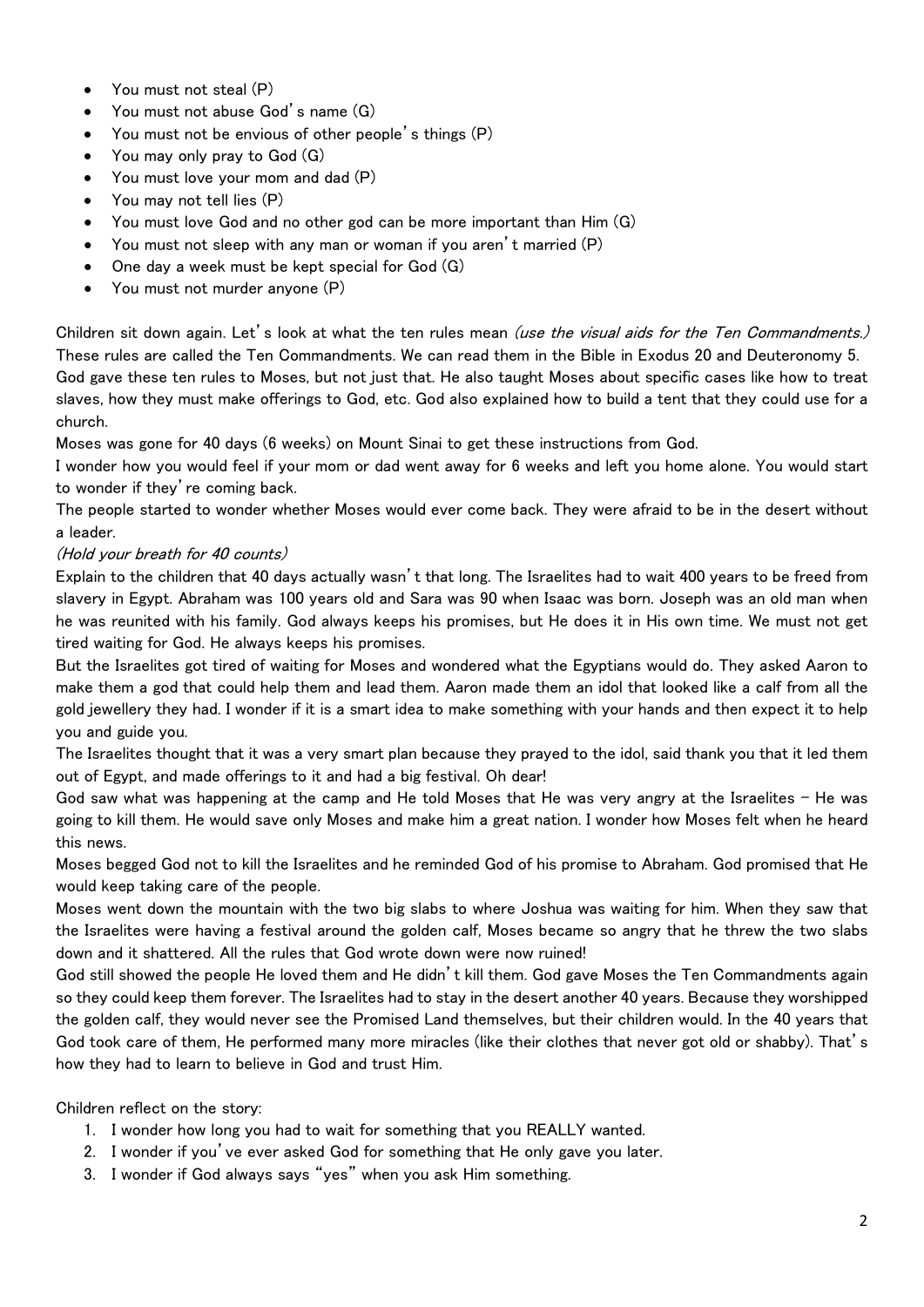

- Visual aids of the Ten Commandments (for older children)
- Flash cards: each child holds one (random order). They need to rearrange themselves.

#### Closing prayer to end the session

| You must not steal.                          |
|----------------------------------------------|
| You must not abuse God's name.               |
| You must not be envious of other people's    |
| things.                                      |
| You may only pray to God.                    |
| You must love your mom and dad.              |
| You may not tell lies.                       |
| You must love God and no other god can be    |
| more important than Him.                     |
| You must not sleep with any man or woman if  |
| you aren't married.                          |
| One day a week must be kept special for God. |
|                                              |

You must not murder anyone.